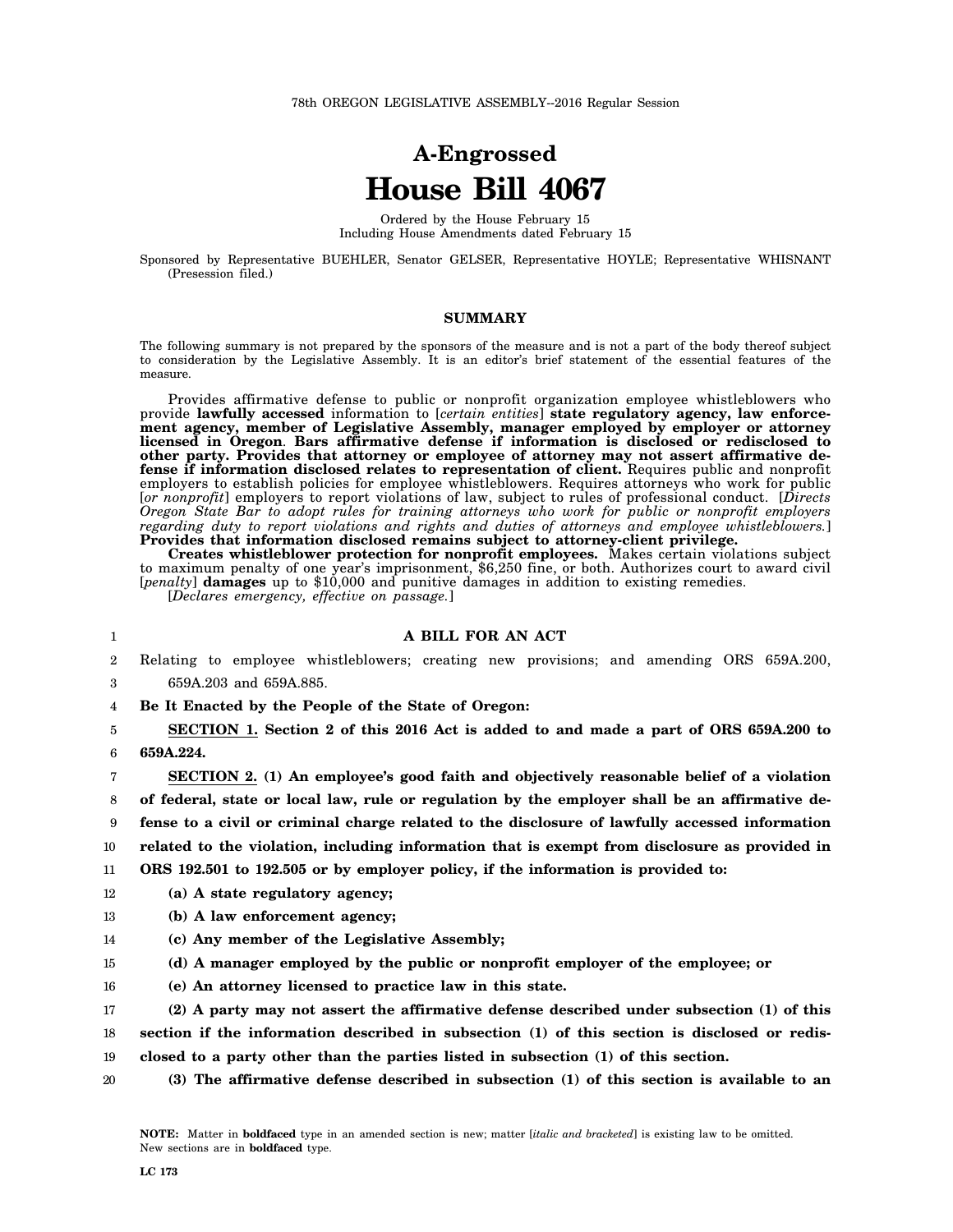1 **employee who discloses information related to an alleged violation by a coworker or super-**

2 3 **visor described in subsection (1) of this section if the disclosure relates the course and scope of employment of the coworker or supervisor.**

- 4 5 6 7 **(4) The affirmative defense described in subsection (1) of this section may not be asserted by an employee who is an attorney or by an employee who is not an attorney but who is employed, retained, supervised or directed by the attorney if the information disclosed pursuant to subsection (1) of this section is related to the representation of a client.**
- 8 9 **(5) This section and ORS 659A.203, including disclosures under subsection (1) of this section, are subject to the rules of professional conduct established pursuant to ORS 9.490.**

10 11 12 13 **(6) Public and nonprofit employers shall establish and implement a policy regarding employees who invoke their rights under this section or ORS 659A.203. The policy shall delineate all rights and remedies provided to employees under this section and ORS 659A.203. The employer shall deliver a written or electronic copy of the policy to each employee.**

14 15 16 17 **(7) Subject to the rules of professional conduct established pursuant to ORS 9.490, an public employee who is an attorney may report to the Attorney General the employee's knowledge of a violation of federal, state or local law, rule or regulation by the public or nonprofit employer.**

18 19 **(8) Information disclosed under subsection (1) of this section that is subject to ORS 40.225 shall remain subject to attorney-client privilege.**

20 **SECTION 3.** ORS 659A.200 is amended to read:

21 659A.200. As used in ORS 659A.200 to 659A.224:

22 23 24 (1) "Disciplinary action" includes but is not limited to any discrimination, dismissal, demotion, transfer, reassignment, supervisory reprimand, warning of possible dismissal or withholding of work, whether or not the action affects or will affect employee compensation.

25 (2) "Employee" means a person:

26 27 (a) Employed by or under contract with the state or any agency of or political subdivision in the state;

28 29 30 (b) Employed by or under contract with any person authorized to act on behalf of the state, or agency of the state or subdivision in the state, with respect to control, management or supervision of any employee;

31 (c) Employed by the public corporation created under ORS 656.751;

32 33 (d) Employed by a contractor who performs services for the state, agency or subdivision, other than employees of a contractor under contract to construct a public improvement; [*and*]

34 35 (e) Employed by or under contract with any person authorized by contract to act on behalf of the state, agency or subdivision[*.*]**;**

36 **(f) Employed by a nonprofit organization; or**

37 **(g) Serving as a member of a board of directors of a nonprofit organization.**

38 39 **(3) "Information" includes public and private records, documents and electronically stored data.**

40 **(4) "Knowledge" means actual knowledge.**

41 42 43 **(5) "Nonprofit organization" or "nonprofit" means an organization or group of organizations described in section 501(c)(3) of the Internal Revenue Code that is exempt from income tax under section 501(a) of the Internal Revenue Code.**

- 44 [*(3)*] **(6)** "Public employer" means:
- 45 (a) The state or any agency of or political subdivision in the state; [*and*]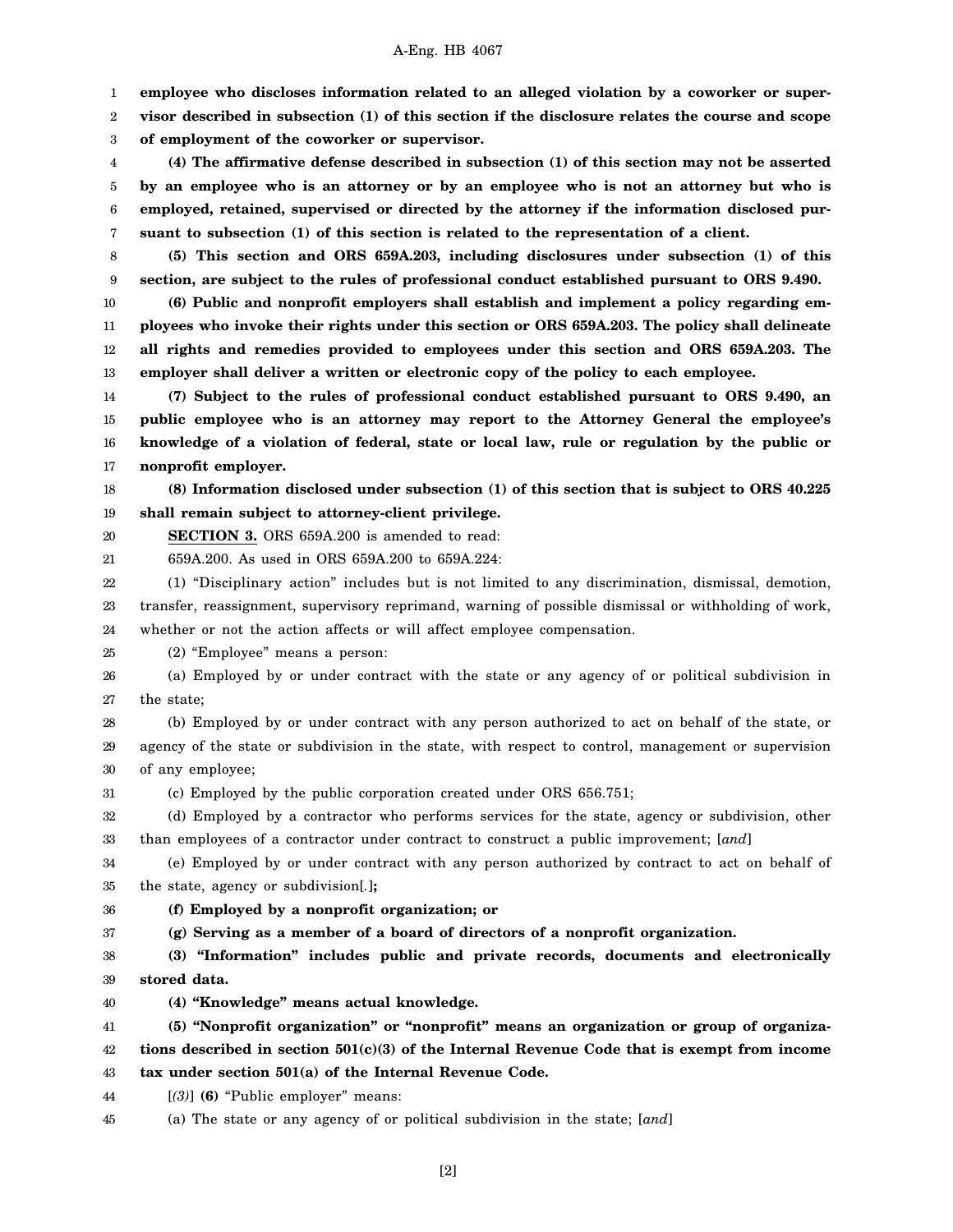#### A-Eng. HB 4067

1 2 (b) Any person authorized to act on behalf of the state, or any agency of or political subdivision in the state, with respect to control, management or supervision of any employee**; or**[*.*]

3 4 **(c) An employer who employs an employee described in subsections (2)(a) to (e) of this section.**

5 **SECTION 4.** ORS 659A.203 is amended to read:

6 7 659A.203. (1) Subject to ORS 659A.206, except as provided in ORS 659A.200 to 659A.224, it is an unlawful employment practice for any public **or nonprofit** employer to:

8 9 10 11 12 (a) Prohibit any employee from discussing, [*in response to an official request,*] either specifically or generally with any member of the Legislative Assembly, legislative committee staff acting under the direction of a member of the Legislative Assembly, any member of the elected governing body of a political subdivision in the state or any elected auditor of a city, county or metropolitan service district, the activities of:

13 (A) The state or any agency of or political subdivision in the state; or

14 15 (B) Any person authorized to act on behalf of the state or any agency of or political subdivision in the state.

16 17 18 (b) Prohibit any employee from disclosing, or take or threaten to take disciplinary action against an employee for the disclosure of any information that the employee reasonably believes is evidence of:

19

20 (A) A violation of any federal**,** [*or*] state **or local** law, rule or regulation by the [*state, agency or political subdivision*] **public or nonprofit employer**;

21 22 23 (B) Mismanagement, gross waste of funds or abuse of authority or substantial and specific danger to public health and safety resulting from action of the [*state, agency or political subdivision*] **public or nonprofit employer**; or

24 25 26 27 (C) Subject to ORS 659A.212 (2), the fact that a person receiving services, benefits or assistance from the state or agency or subdivision, is subject to a felony or misdemeanor warrant for arrest issued by this state, any other state, the federal government, or any territory, commonwealth or governmental instrumentality of the United States.

28 29 (c) Require any employee to give notice prior to making any disclosure or engaging in discussion described in this section, except as allowed in ORS 659A.206 (1).

30 31 (d) Discourage, restrain, dissuade, coerce, prevent or otherwise interfere with disclosure or discussions described in this section.

32 33 34 (2) [*No*] **A** public **or nonprofit** employer [*shall*] **may not** invoke or impose any disciplinary action against an employee for employee activity described in subsection (1) of this section or ORS 659A.212.

35 36 37 **(3) In any action alleging a violation of this section, a court or officer authorized by law to issue orders may award, in addition to any other relief available, damages in an amount not exceeding \$10,000.**

38

## **(4) A violation of this section is a Class A misdemeanor.**

39 **SECTION 5.** ORS 659A.885 is amended to read:

40 41 42 43 44 45 659A.885. (1) Any person claiming to be aggrieved by an unlawful practice specified in subsection (2) of this section may file a civil action in circuit court. In any action under this subsection, the court may order injunctive relief and any other equitable relief that may be appropriate, including but not limited to reinstatement or the hiring of employees with or without back pay. A court may order back pay in an action under this subsection only for the two-year period immediately preceding the filing of a complaint under ORS 659A.820 with the Commissioner of the Bureau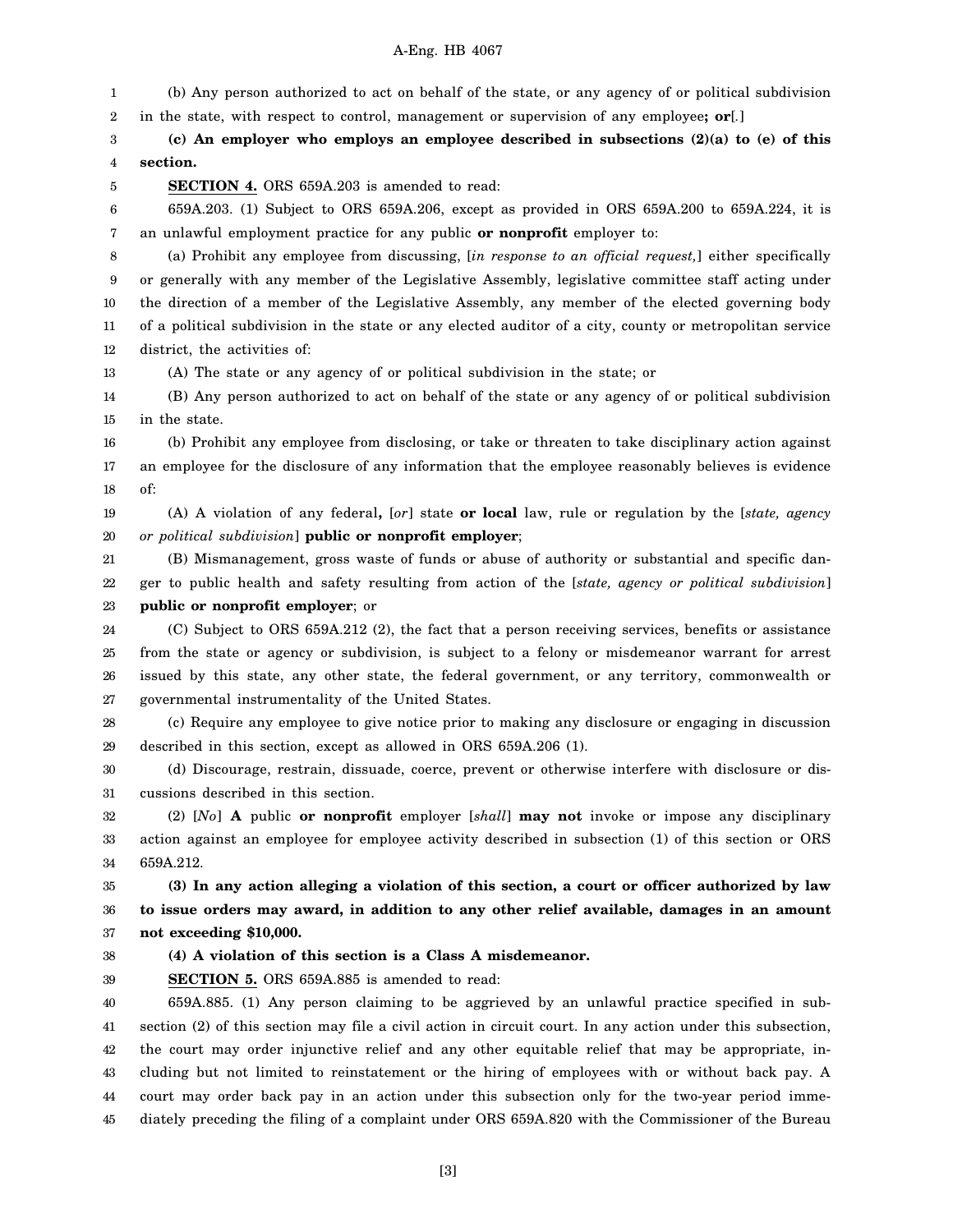#### A-Eng. HB 4067

1 2 3 of Labor and Industries, or if a complaint was not filed before the action was commenced, the twoyear period immediately preceding the filing of the action. In any action under this subsection, the court may allow the prevailing party costs and reasonable attorney fees at trial and on appeal. Ex-

4 cept as provided in subsection (3) of this section:

5

20

23

(a) The judge shall determine the facts in an action under this subsection; and

6 7 (b) Upon any appeal of a judgment in an action under this subsection, the appellate court shall review the judgment pursuant to the standard established by ORS 19.415 (3).

8 9 10 11 12 13 (2) An action may be brought under subsection (1) of this section alleging a violation of ORS 10.090, 10.092, 25.337, 25.424, 171.120, 408.230, 408.237 (2), 475B.233, 476.574, 652.355, 653.060, 653.601 to 653.661, 659.852, 659A.030, 659A.040, 659A.043, 659A.046, 659A.063, 659A.069, 659A.082, 659A.088, 659A.103 to 659A.145, 659A.150 to 659A.186, 659A.194, 659A.199, 659A.203, 659A.218, 659A.228, 659A.230, 659A.233, 659A.236, 659A.250 to 659A.262, 659A.277, 659A.290, 659A.300, 659A.306, 659A.309, 659A.315, 659A.318, 659A.320, 659A.355**,** [*or*] 659A.421**,** [*or ORS*] 653.547 [*and*] **or** 653.549.

14 15 16 17 (3) In any action under subsection (1) of this section alleging a violation of ORS 25.337, 25.424, 659.852, 659A.030, 659A.040, 659A.043, 659A.046, 659A.069, 659A.082, 659A.103 to 659A.145, 659A.199, **659A.203,** 659A.228, 659A.230, 659A.250 to 659A.262, 659A.290, 659A.318**,** [*or*] 659A.421**,** [*or ORS*] 653.547 [*and*] **or** 653.549:

18 19 (a) The court may award, in addition to the relief authorized under subsection (1) of this section, compensatory damages or \$200, whichever is greater, and punitive damages;

(b) At the request of any party, the action shall be tried to a jury;

21 22 (c) Upon appeal of any judgment finding a violation, the appellate court shall review the judgment pursuant to the standard established by ORS 19.415 (1); and

(d) Any attorney fee agreement shall be subject to approval by the court.

24 25 26 (4) In any action under subsection (1) of this section alleging a violation of ORS 652.355 or 653.060, the court may award, in addition to the relief authorized under subsection (1) of this section, compensatory damages or \$200, whichever is greater.

27 28 29 (5) In any action under subsection (1) of this section alleging a violation of ORS 171.120, 476.574, [*659A.203*] or 659A.218, the court may award, in addition to the relief authorized under subsection (1) of this section, compensatory damages or \$250, whichever is greater.

30 31 32 (6) In any action under subsection (1) of this section alleging a violation of ORS 10.090 or 10.092, the court may award, in addition to the relief authorized under subsection (1) of this section, a civil penalty in the amount of \$720.

33 34 35 36 37 38 39 40 (7) Any individual against whom any distinction, discrimination or restriction on account of race, color, religion, sex, sexual orientation, national origin, marital status or age, if the individual is 18 years of age or older, has been made by any place of public accommodation, as defined in ORS 659A.400, by any employee or person acting on behalf of the place or by any person aiding or abetting the place or person in violation of ORS 659A.406 may bring an action against the operator or manager of the place, the employee or person acting on behalf of the place or the aider or abettor of the place or person. Notwithstanding subsection (1) of this section, in an action under this subsection:

41 42 (a) The court may award, in addition to the relief authorized under subsection (1) of this section, compensatory and punitive damages;

43 44 45 (b) The operator or manager of the place of public accommodation, the employee or person acting on behalf of the place, and any aider or abettor shall be jointly and severally liable for all damages awarded in the action;

[4]